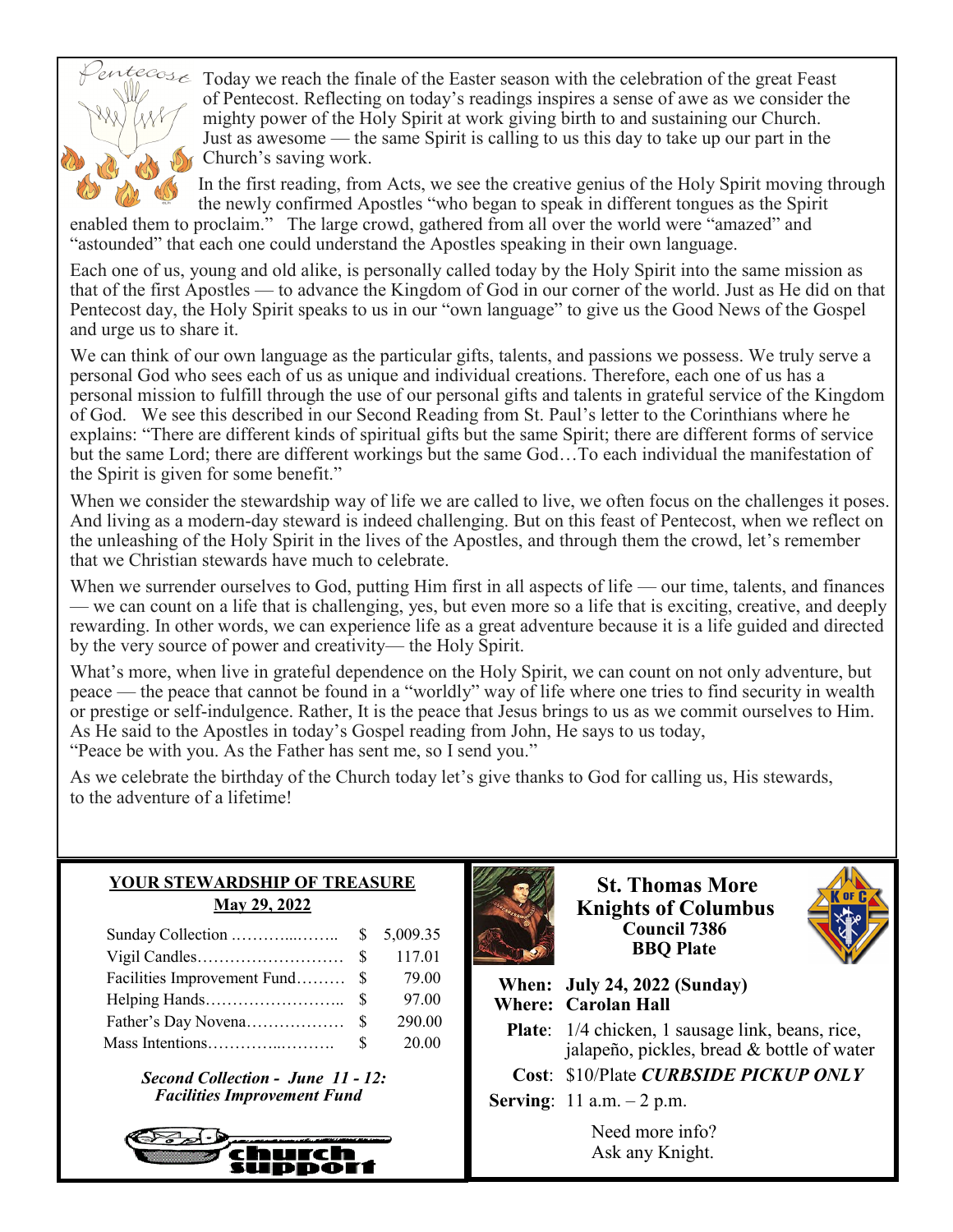#### **Pentecost Page 2**



Parts of the Mass (continued). Well, we 'talked about What the Mass ISN'T, What the Mass IS We talked about the Mass introduction, the Liturgy of the Word, and the Liturgy of the Eucharist. Today, we will finish it up with *the Communion and Concluding Rites:* 

We conclude our Eucharistic Prayer by praying the *Lord's Prayer* and then we offer each other a *Sign of Peace…* then we all sing or recite the *Lamb of God* prayer and Father *Breaks the Bread*.

He *presents* Our Lord to us in the form of Transubstantiated Host and Cup of Wine. He says, "Behold, the Lamb of God…" to which we respond, "Lord, I am not worthy….". The *Communion Rite* follows.

*Remember the requirements for receiving the Eucharist worthily… one must be a practicing Catholic, have already received their first Holy Communion, be in the state of grace, and have observed the fasting-requirements (1-hour).* 

*If, for whatever reason, a person cannot receive… whether they be Catholic or non-Catholic, they are invited to come for a blessing (simply present yourself to the Priest / Deacon / Eucharistic-Minister with your arms folded over your chest… and they will bless you).* 

After receiving Holy Communion, return to your seat and spend a little quiet time with God thanking Him for this gift and all the gifts he has bestowed on you.

Finally, there is the Concluding Rite.

Just because you've received Holy Communion doesn't mean Mass is over!

Don't worry about being the first out of the parking lot... or first in line at the restaurant!

Stick around for the '*Grand Finale!*' – The Closing prayer, the announcements, a blessing, and recessional!

Father, in the **Closing Prayer** *(actually the Prayer After Communion – concluding the Liturgy of the Eucharist)*  thanks God the Father in the name of the community for the gift received and petitions Him that its fruits may be produced in each of us.

The Lector then **Announces** any special event(s) coming during the week.

Finally, Father **Blesses** the congregation *(don't want to miss that!)* and **Dismisses** us in peace.

Father and Deacon reverence the altar with a kiss and join the altar servers before the altar where all reverence the altar and tabernacle with a bow, and leave the Sanctuary area in procession; joining the congregation in singing a recessional hymn.

Well... that's about it for today. Any questions… give me a *'yell'*. 'till next time God Bless-DT

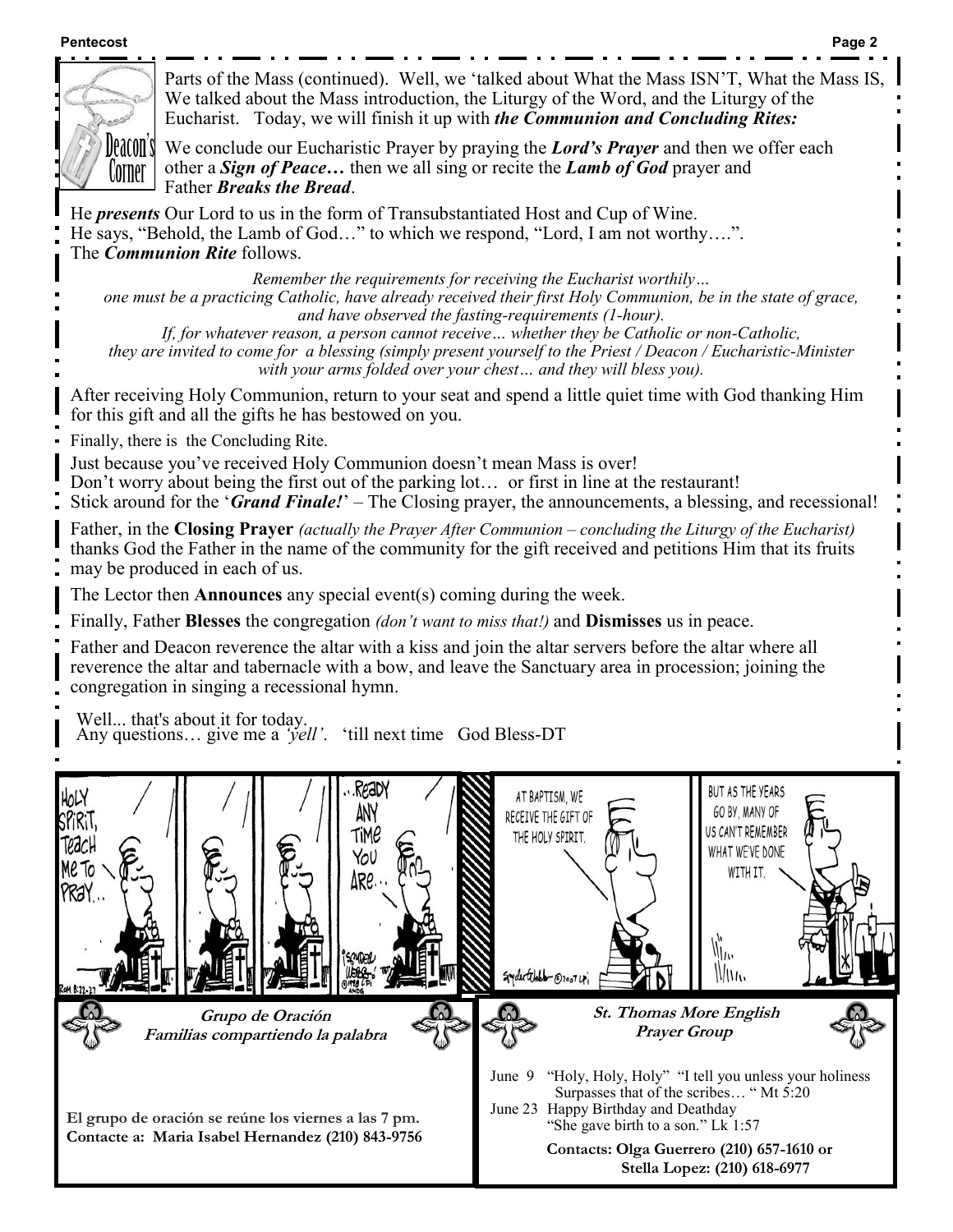### *What a great time of year we are in right now!*

Last week we celebrated the Ascension of the Lord...

Over the last couple and this week… we celebrate the Eucharist… along with all those First Communicants! Next week… the Holy Trinity! And, today we celebrate **Pentecost**... The *Birthday of the Church!*

- The day the Holy Spirit made it's presence known to those first disciples!
- And, with that, we see the Sacrament of Confirmation being celebrated throughout the Archdiocese.
- Confirmation The Sacrament where we receive the same Holy Spirit received by St. Peter, St. Paul,
- St. John, St. James, and all the rest! Confirmation the sacrament that unleashes the Holy Spirit in our life; just as it did in the lives of those first disciples at Pentecost. How fantastic is that!
- I'd like to address those soon to be confirmed and actually, all of us who have been blessed with this wonderful gift. At our Baptism we became a Temple of the Holy Spirit. Our parents and godparents stood up and spoke for us. In Confirmation, we receive the Fullness of the Holy Spirit.
- Now, It is our (*your*) turn to stand up for our(*your*)-self and make that commitment to become an Intentional
- Disciple of Our Lord, Jesus! We receive the graces necessary to stand-up and speak-out for God!
- God has called each of us... we have been chosen by Him!
- It's not a coincidence we are where we are at today. God has a plan for you, a plan for me, for each of us. But, as I've said before and I know you've heard this time and time again: God will never force us to do
- anything. We have the free will to make the choice... If we choose to *NOT* use this precious gift...
- it will sit there (unused) as if in a closet someplace. It's our choice...
- We make hundreds of choices each and every day: what to eat, what to wear, where to go, when to arrive, who to hang-out with, and on, and on, and on. Many of our choices seem to be inconsequential but many of
- them build on each other. Good choices... good results... we reap the benefits. Bad choices... bad results...
- we suffer the consequences… And don't think it's just the big / major choices of life that are important.
- Little choices matter, too, because they become the foundation for our bigger decisions!
- Bottom line... make good choices! God has given us everything we need to make good choices.
- Everything we need to lead a good and holy life.
- Everything we need to be happy with Him forever!

Hmmm… this has the makings of a Deacon's Corner... maybe next week. 'till then... God Bless-



If some day, you misplace your Bulletin or just don't get one some week… You can always go to the Church's web site and check it out there.

It's simple enough… from your browser just type in (*and save for future reference)* the address: www.ThomasMoreSATX.org *(and, don't worry about upper / lower case when typing the address. It doesn't matter - I do it because it's easier for me to 'pick out' words.)*

There's a lot of good information out there… check it out.

## *CIVIL UNION?*

Is your marriage recognized by God and the Church? *Would you like it to be?* 

Every '*case*' is unique but if you would like your marriage '*Blessed by the Church,*' we would love to talk with you.

Contact Fr. Mike, either of your Deacons or call the Parish Office for more information.

# Woman's Haven

## Pregnancy Crisis Center

*"Are you passionately Pro-Life?* 

**A Woman's Haven pregnancy crisis center is hiring!** 

*Counselors, Nurses & Receptionists.*  We provide all training!

Email: [Susan.perez@awomanshaven.org](mailto:Susan.perez@awomanshaven.org)"

*"Be the change you wish to see in the world and light up the darkness!"*